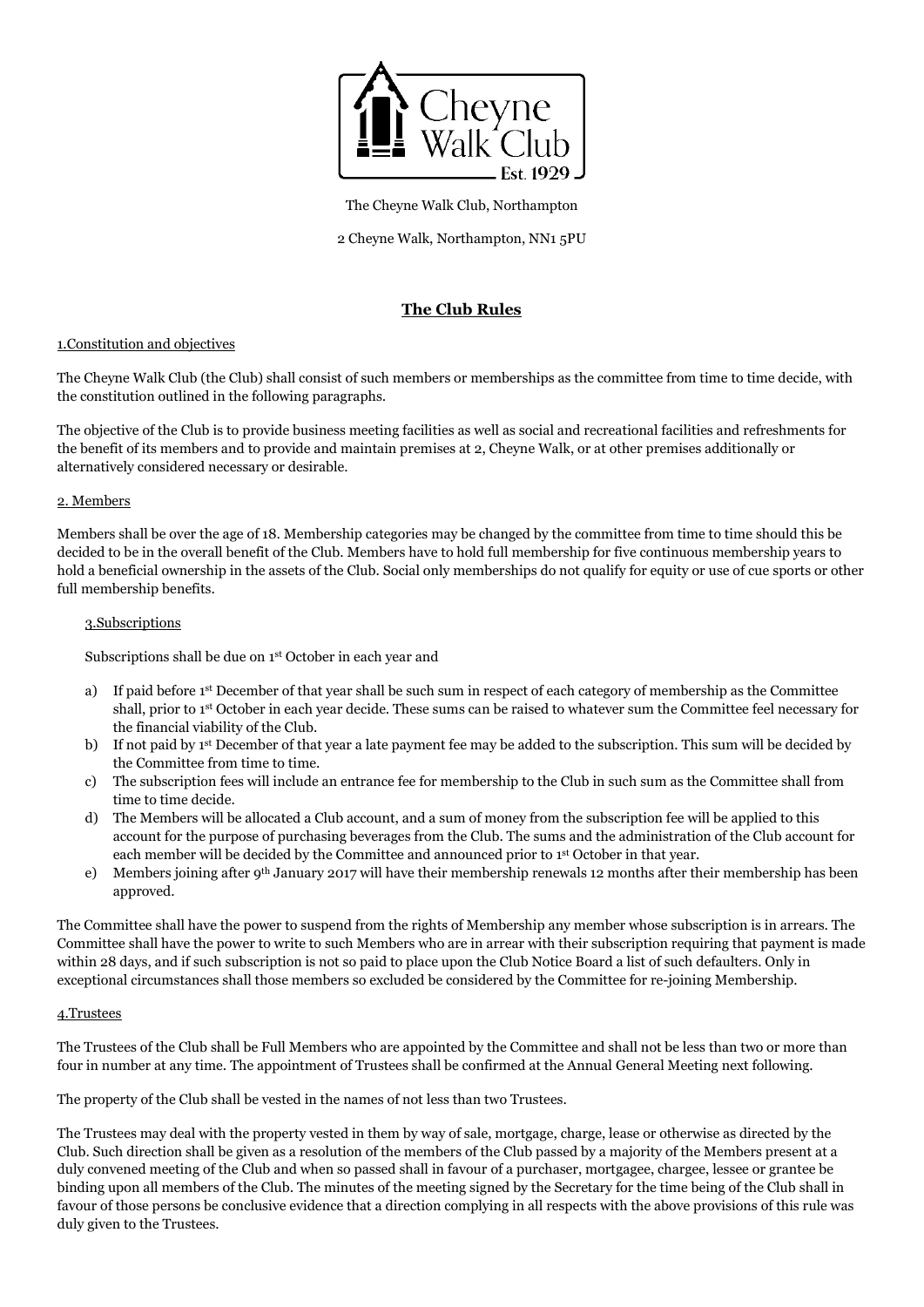# 5. Indemnity

The Trustees and members of the Committee shall not be liable (other than as Members) for any loss suffered by the Club as a result if their respective duties on its behalf, except such loss arises from their respective wilful default, and they shall be entitled to an indemnity out of the assets of the Club for all expenses and other liabilities incurred by them in discharge of their respective duties.

# 6. The Committee

The Committee shall be as follows:-

- a) The Trustees of the Club for the time being.
- b) Not more than 10 Full Members. Casual vacancies amongst Members of the Committee shall be filled if required by the Committee by the co-option of any Full Member. Such co-opted Member of the Committee shall remain on the Committee for the unexpired period that remains of the term of office of the Committee Member replaced. The Members may by resolution at an Emergency General Meeting remove any elected Committee member before the expiration of the period of office and appoint another member in stead. The Member appointed shall hold office during such time only as the Committee member in whose place they are appointed would have held had they not been removed. At the first meeting after the Annual General Meeting the Committee shall elect a Member who is to act as Chairman of the Club for the ensuing year. The Chairman shall be ipso facto Chair of any meeting of the Committee.
- c) At the Annual General Meeting (AGM) the two longest serving Committee Members shall retire and in the event of equal seniority the order of retirement shall be by lot.
- d) The retiring Committee Members may stand for re-election at the AGM.

### 7. Management and Accounts

The Committee shall manage the Club either personally or by delegating the Management as it shall think fit, and shall be empowered to make and thereafter alter or revoke regulations for observance by Members which it considers desirable in the interests of Members and the good management of the Club.

The Committee may meet together for the dispatch of business, adjourn and otherwise regulate its meeting as it thinks fit. The quorum necessary for the transaction of business shall be five, which must include the Chairman and/or Vice Chairman. Questions and matters arising at any meeting shall be decided by a majority of votes, and in the cases of an equality of votes the Chairman shall have a second or casting vote. The Secretary shall summon a meeting of the Committee upon a requisition in writing by no less than three Committee members. The Committee shall cause true accounts to be kept of the sums of money received and expended by the Club and the matters in respect of which such receipts and expenditure take place, and of the assets, credits and liabilities of the Club. A proper audited balance sheet shall be produced to the Members at each Annual General Meeting. The accounts shall be kept available for inspection at the Club's Office or at such other place or places as the Committee shall think fit.

### 8.Borrowing

The Committee may borrow up to £85,000 on behalf of, and for the purpose of, the Club.

### 9. Election of Members

The election of Members shall take place in the following manner. The name and address of any candidate seeking election as a Member with the names of proposer and seconder, and proposer's supporting statement; shall be posted on the Notice Board for at least seven clear days. Proposers and seconders must be Full Members of the Club. No Member may propose any candidate unless they themselves have been a Member for at least six months. During the seven days the list is posted on the Notice Board any Full Member may object to any candidate seeking election by putting his objections to the Secretary or a member of the Committee. The Committee will consider any such objections and its decision shall be final. A candidate must be met by either the Chairman or two members of the Committee before final election is ratified by the Committee.

No person who is rejected following application shall be eligible for a further proposal until the expiry of six months, and no person who has twice been rejected can re-apply.

### 10. Resignation

All notices of resignation shall be sent in writing to the Secretary and every member shall continue to be liable for payment of subscription until their resignation is received in proper form and accepted by the Committee. No refund of subscription shall be made.

### 11. Expulsion

It shall be the duty of the Committee, if any circumstances arise that are in its opinion likely to endanger the welfare and good order of the Club, to consider the matter. The Committee are empowered in this exercise of duty to suspend any Member from the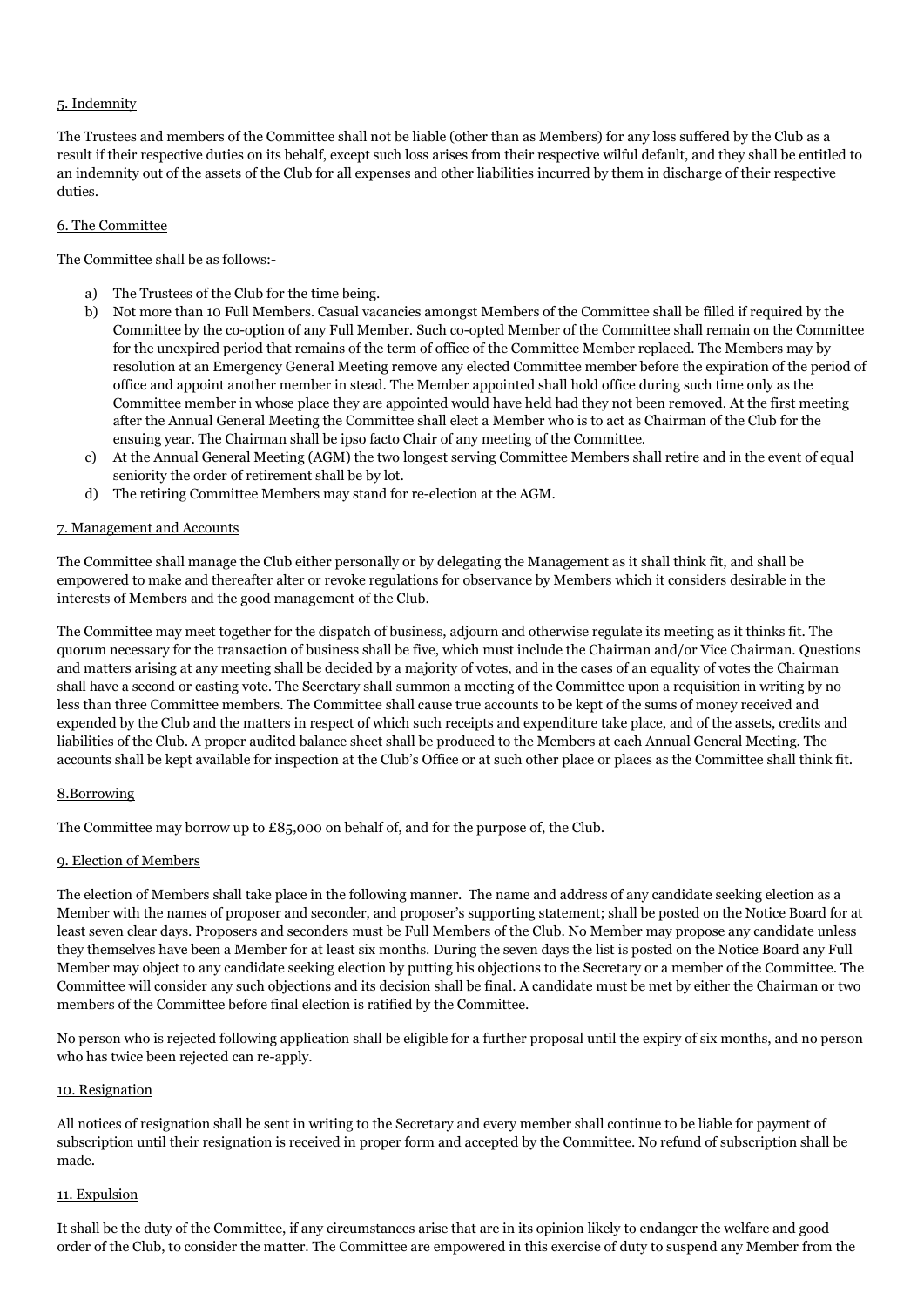rights of Membership for such a period as they determine, or to cancel the membership of the person concerned. The suspension period, in any instance, will be no more than twelve weeks. The Chair of the Club is empowered, after consultation with at least two members of the Committee, to order the immediate suspension of any Member whose conduct in the Club seems to require urgent action.

The Chair shall report the circumstances to the Committee at its next meeting and the Committee shall then decide what further action to take, if any, in this matter. There shall be no appeal against an order of suspension by the Chair or Committee, but any person whose membership has been cancelled has the right to appeal to a General Meeting of Members. Notice of such appeal shall be in writing to the Secretary no later than fourteen days from receipt of the letter notifying the Committee's decision to cancel the membership. The Committee, on receipt of the appeal, order the convening of an Extraordinary General Meeting (EGM) as soon as may be deemed by the Committee practical, and in any event no later than twenty eight days after the appeal was received. The person appealing may attend the meeting, but otherwise will be regarded as under suspension until the matter is resolved. At the EGM voting shall be decided by show of hands, unless ballot is required by no less than five Members present. In this case a ballot will be taken in such manner as the Committee shall determine. A majority of not less than two thirds of those voting at the meeting or in any subsequent ballot shall be necessary to secure the acceptance of the appeal. No person whose membership has been suspended or cancelled shall have any part of their subscription returned, nor shall any person whose membership has been cancelled shall be eligible for re-election.

# 12.Guests

A Full Member may introduce a guest into the Club, but no person shall be introduced more than twelve times in a calendar year. Guests must be signed into the Club's visitor's book by the introducing Member.

Members may bring into such parts of the Club as the Committee shall from time to time designate those of their family of such age as the Committee shall decide. Those over the age of 18 being eligible for membership must then be considered guests under this rule.

Club special events, functions and dining in restaurant areas do not fall under this rule.

# 13.Hours

The Club shall be open on such days and at such times as the Committee shall decide. The permitted hours for the sale and consumption of alcoholic liquor shall be such as the Committee shall decide, within the limits allowed by the local authorities.

# 14. Licensing

- a) No person shall derive any pecuniary benefit from the purchase, sale or supply of alcoholic liquor by the Club.
- b) Alcoholic liquor may be supplied or sold to Club members and their guests.
- c) Alcoholic liquor may be supplied or sold to persons attending a function or event or set Sunday or Saturday dining events authorised by the committee provided that:
- i) Such a function is promoted by and is the responsibility of a Member of the Club who is present at such a function or
- ii) Such other function, not being provided by (i) hereof, limited to 26 functions in any one year.

# 15.Animals

No animals shall be permitted in the Club other than registered guide dogs, and entry of such animals into the Club this shall first be agreed by a member of the Committee.

# 16.Complaints

All complaints respecting provisions, charges, behaviour or any other matter shall be made in writing to the Secretary to be laid before the Committee for consideration and response. Response will be in writing on behalf of the Chair or Committee.

# 17.Annual General Meeting

The AGM shall be held at such a time and place as the Committee shall determine.

- a) The business of the AGM shall be to receive and consider the Club's accounts, the reports of the Committee; and that of the Auditor if an Auditor is appointed, to elect the Committee and other officers in place of those retiring in rotation, and to transact any business that the Committee or Members require transacted.
- b) Notice of each AGM shall be posted to the Notice Board of the Club 35 days before the holding thereof, with an intimation that nominations for membership of the Committee shall be lodged with the Secretary.
- c) Written nominations of all Members to be proposed for election to the Committee must be signed by the proposer and seconder, and must be lodged with the Secretary at least 14 day s before the holding of the AGM.
- d) The names of Members so proposed who shall have been Full Members for at least one year, and of their proposers and seconders, shall be posted on the Club Notice Board at least 10 days before the meeting.
- e) Any Member desiring at the General Meeting to propose any motion or amendment or alteration to the Rules and Regulations of the Club shall give notice of the terms of the resolution in writing to the Secretary at least 21 days before the